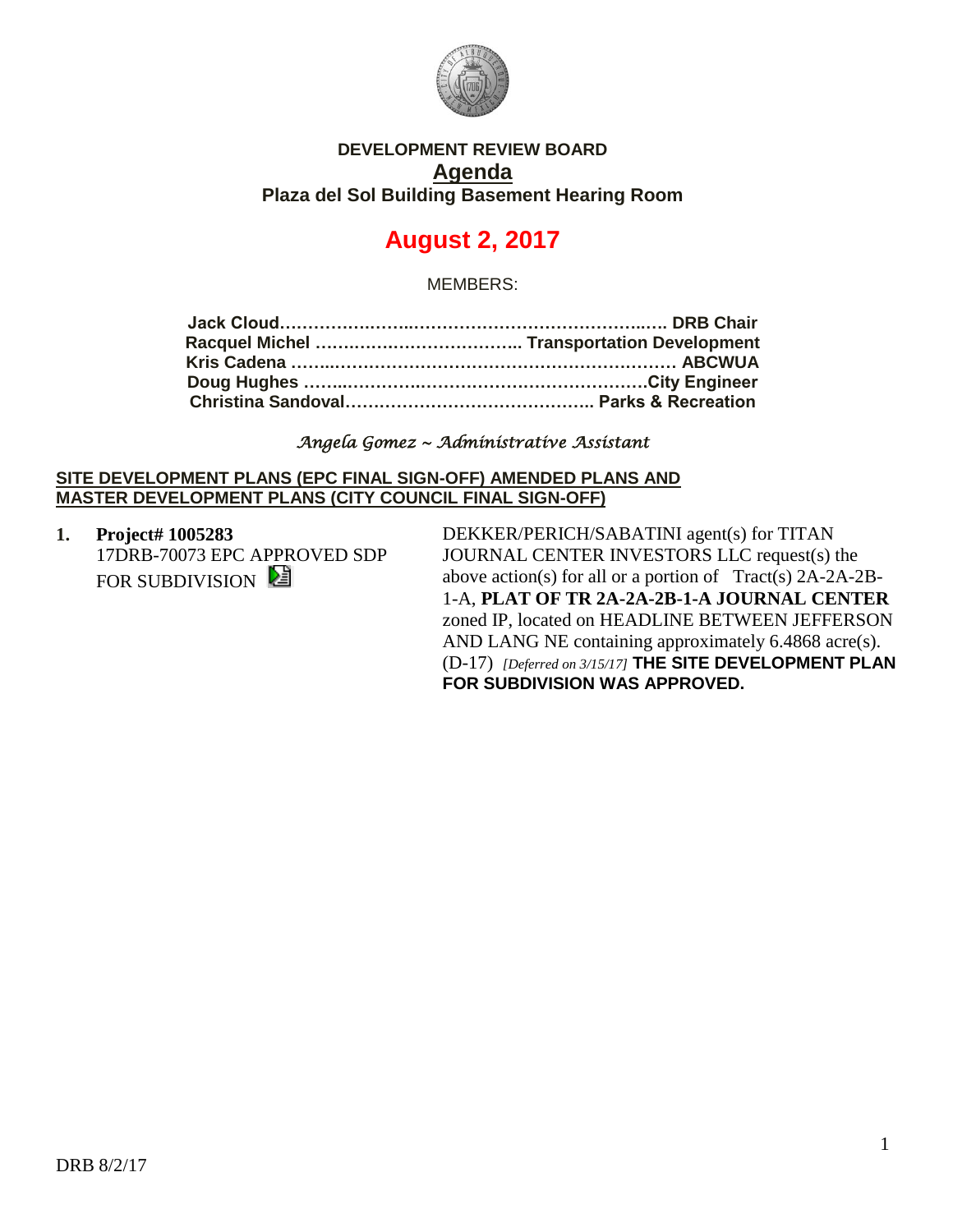#### **CASES WHICH REQUIRE PUBLIC NOTIFICATION MAJOR SUBDIVISIONS, VACATIONS, SIA EXTENSIONS AND SITE DEVELOPMENT PLANS**

## **2. Project# 1005280**

17DRB-70134 EPC APPROVED SDP FOR BUILD PERMIT 17DRB-70135 EPC APPROVED SDP FOR SUBDIVISION 17DRB-70181 VACATION OF PUBLIC WATERLINE EASEMENT 17DRB-70189 PRELIM/ FINAL PLAT

## **3. Project# 1005354**

17DRB-70024 VACATION OF PORTIONS OF PUBLIC DRAINAGE, SEWER, WATER, AND GAS LINE EASEMENTS 17DRB-70057 MINOR - PRELIMINARY/ FINAL PLAT APPROVAL

## **4. Project# 1000649**

17DRB-70172 – SITE DEVELOPMENT PLAN FOR BUILDING PERMIT

MARTIN GRUMMER, ISAACSON AND ARFMAN PA, and SURV-TEK INC agents for JMD-MCMAHON LLC request the referenced/ above action for a portion of Lots 2- 9, **MCMAHON MARKET PLACE** zoned SU-1 FOR C-1 USES, located in the southeast corner of UNSER BLVD NW and MCMAHON BLVD NW containing approximately 14 acres. (A-11) **THE SITE DEVELOPMENT PLANs FOR BUILDING PERMIT AND SUBDIVISION WERE APPROVED WITH FINAL SIGN-OFF DELEGATED TO PLANNING FOR PUBLIC SIDEWALK EASEMENT. THE VACATION WAS APPROVED AS SHOWN ON EXHIBIT B IN THE PLANNING FILE PER SECTION 14- 14-7-2(A) (1) AND (B) (1)(3) OF THE SUBDIVISION ORDINANCE. THE PRELIMINARY/FINAL PLAT WAS APPROVED WITH FINAL SIGN OFF DELEGATED TO PLANNING FOR 15 DAY APPEAL PERIOD AND TO HYDROLOGY FOR CROSS LOT DRAINAGE EASEMENT.**

BOHANNAN HUSTON INC agents for SAWMILL COMMUNITY LAND TRUST request the referenced/ above action(s) for portions of Tract 2-D-1, **ARBOLERA DE VIDA UNIT 2B** zoned SU-2/ SU-1 FOR PRD & MICROBREWERY, located on the north side of BELLAMAH AVE NW between 18TH ST NW and 19TH ST NW containing approximately 2.5 acres. (H-13, J-13) *[Deferred from 7/19/17]* **THE VACATION WAS APPROVED AS SHOWN ON EXHIBIT B IN THE PLANNING FILE PER SECTION 14-14-7-2(A) (1) AND (B) (1)(3) OF THE SUBDIVISION ORDINANCE. THE PRELIMINARY/FINAL PLAT WAS APPROVED WITH FINAL SIGN OFF DELEGATED TO PARKS FOR 12 FT. TRAIL EASEMENT AND TO PLANNING FOR 15 DAY APPEAL PERIOD.**

STUDIO SOUTHWEST ARCHITECTS agents for IPMI 6 request the referenced/ above action for all or a portion of Tract 84E, **MRGCD MAP #35** zoned SU-1/ C-2 and located on the east side of 12TH ST NW between INDIAN SCHOOL RD NW and MENAUL BLVD NW containing approximately 3 acres. (H-13) *[Deferred from 7/19/17]* **THE SITE DEVELOPMENT PLAN FOR BUILDING PERMIT WAS APPROVED WITH FINAL SIGN-OFF DELEGATED TO CITY ENGINEER AND TO PLANNING FOR WATER AVAILABILITY STATEMENT.**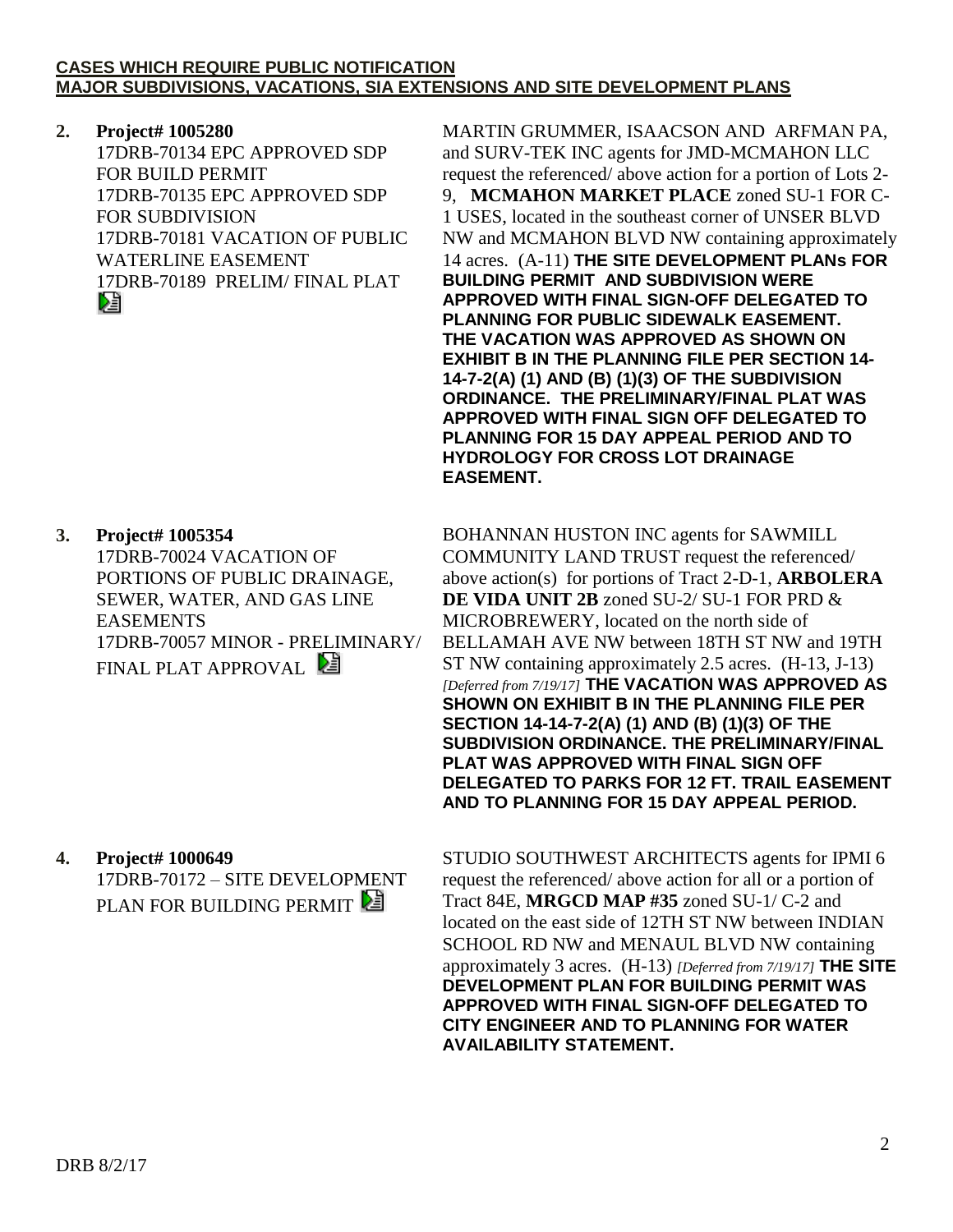## **MINOR PLATS, FINAL (MAJOR) PLATS, AMENDED PLATS AND PLANS**

**5. Project# 1002848** 17DRB-70199 MAJOR - 2YR SUBD IMP AGMT EXT  $(2YR SIA)$ 

PAT JOSEPH agent(s) for MILLER FAMILY REAL ESTATE LLC request(s) the above action(s) for all or a portion of Lot(s) A-1-A, **AMERICAN TOYOTA** zoned SU-1, located on ALAMEDA BETWEEN SAN PEDRO AND I-25 containing approximately 7 acre(s) (C-18) **THE ONE YEAR EXTENSION OF THE SUBDIVISION IMPROVEMENT AGREEMENT (SIA) WAS APPROVED**

## **6. Project# 1011149**

17DRB-70160 MINOR - PRELIMINARY/ FINAL PLAT APPROVAL 17DRB-70202 MINOR – SIDEWALK WAIVER

**7. Project# 1003655** 17DRB-70193 AMENDMENT TO PRELIMINARY PLAT

# **8. Project# 1005191**

17DRB-70200 EXT OF MAJOR PRELIMINARY PLAT 15DRB-70264 MINOR – PRELIMINARY/ FINAL PLAT APPROVAL

ARCH + PLAN LAND USE CONSULTANTS agent(s) for JIMMIE & DEBORAH MCDONALD request(s) the above action(s) for all or a portion of Tract(s) 133-A-1-A-1-A-2, zoned R-1, located on VALLE DEL SOL RD NW BETWEEN REGINA CIR AND ARENAL CANAL containing approximately 1.0014 acre(s). (J-11) *[Deferred from 6/21/17, 6/28/17, 7/26/17]* **INDEFINITELY DEFERRED.**

SBS CONSTRUCTION , LLC agent(s) for SENEMAR,  $LLC$  request(s) the above action(s) for all or a portion of Lot(s) 17, Block(s) 1, Tract 2 Unit 3. **NORTH ALBUQUERQUE ACRES** zoned R-D (7DU/ACRE), located on WYOMING BLVD NE BETWEEN EAGLE ROCK AVE NE AND CLAREMONT AVE NW containing approximately 1.0034 acre(s). (C-19) *[Deferred from 7/26/17]* **THE AMENDED PRELIMINARY PLAT, WAS APPROVED. THIS AMENDMENT DOES NOT EXTEND THE EXPIRATION DATE OF THE ALREADY APPROVED PRELIMINARY PLAT.**

THE GROUP agent(s) for SEVANO DEVELOPMENT,  $LLC$  request(s) the above action(s) for all or a portion of Lot(s) 13-20, Block(s) 29, Tract A Unit B, **NORTH ALBUQUERQUE ACRES,** zoned RD, located on LOUISIANA BLVD NE BETWEEN ALAMEDA BLVD NE AND SIGNAL AVE NE containing approximately 6.84 acre(s). (C-18) **A SIX MONTH EXTENSION OF THE PRELIMINARY PLAT WAS APPROVED THE PRELIMINARY/FINAL PLAT WAS APPROVED WITH FINAL SIGN OFF DELEGATED TO PLANNING FOR REAL PROPERTY SIGNATURE, AGIS DXF, UTILITY COMPANIES SIGNATURES AND AMAFCA SIGNATURE.**